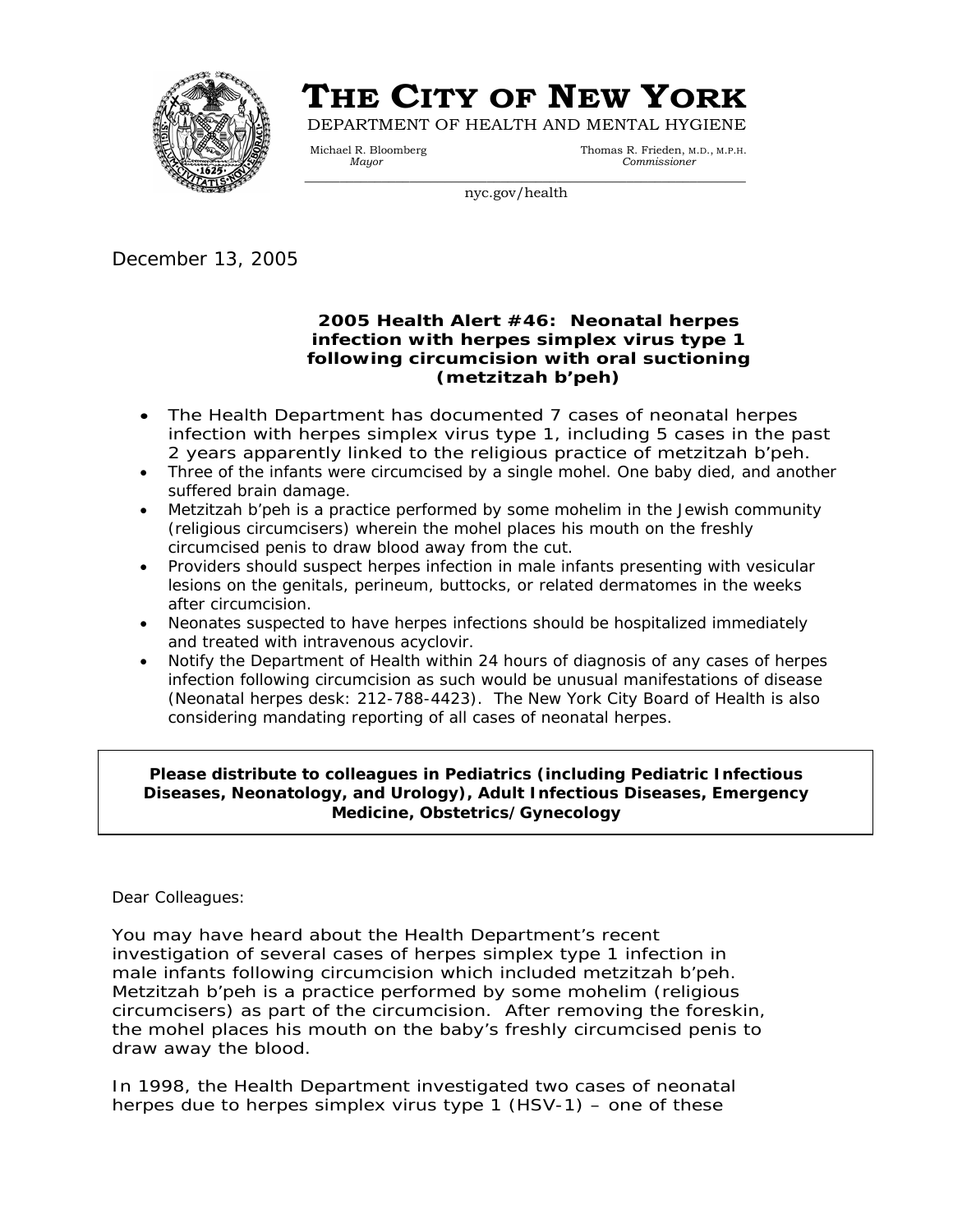infections occurred in 1988, the other in 1998. Both were associated with one mohel (Mohel A) who performed metzitzah b'peh during circumcision. Mohel A agreed to stop practicing metzitzah b'peh.

In November 2004, the Health Department was notified of 3 male infants with HSV-1. All were circumcised by one mohel (Mohel B), who performed *metzitzah b'peh.* The infants developed herpes infection in the genital area 8-10 days after circumcision and were hospitalized for several weeks. One baby died from the infection. Two cases were reported by physicians in 2005 and both are also consistent with infection from *metzitzah b'peh*. Every case occurred in the time frame consistent with transmission from *metzitzah b'peh*  (Figure)*.*

Our investigation found Mohel B to be the source of the 2004 cases, and *metzitzah b'peh* to be the means of infection for these and other cases, for the following reasons:

- The medical circumstances are inconsistent with infection acquired at delivery, in the newborn nursery, or from caretakers.
- Infection is consistent with acquisition of herpes at circumcision. For example, two infants who were circumcised several weeks after birth showed signs of infection in the time frame that would be expected were the infection acquired during circumcision.
- Several mothers tested negative for HSV-1, making it impossible for them to have been the source of infection.
- All infants tested culture-positive for HSV-1, which is found in the mouths of most adults.
- The location of herpes sores (on infant genitals and buttocks) is very unusual and strongly suggests that infection was introduced at the genitals.

With an estimated average of fewer than 30 cases of all forms of infant herpes infections occurring per year in New York City, the odds of one mohel being associated with 3 cases of neonatal herpes are infinitesimally small (about 6.9 million to 1). In the interest of allowing religious communities to address these health concerns first, the Health Department agreed to let rabbinical authorities ensure that the mohel stopped performing the practice at least until the authorities conclude an investigation.

In addition, the connection between *metzitzah b'peh* and neonatal herpes has been documented in the medical literature. Three investigations published within the past 5 years (from New York City,<sup>1</sup> Israel,<sup>2, 3</sup> and Canada<sup>3</sup>) describe 11 cases of males with HSV-1 infections on their genitals following *metzitzah b'peh*. Among the 11 cases, there are 4 pairs of cases (including the 1988/1998 cases from New York City).

In the United States, approximately 70% of persons age 40 and older are infected with herpes simplex virus type 1. The mouth is the most common site of HSV-1 infection; HSV-1 spreads easily through infected saliva, especially when saliva comes in contact with a cut or break in the skin, such as occurs during *metzitzah b'peh.* Most adults with oral herpes do not know they are infected and do not have symptoms. Even without symptoms, however, people with oral herpes can spread the infection to others. If herpes lesions are present, they tend to occur (and recur) on the skin or mucous membranes at the site at which infection was introduced or in related dermatomes. HSV-1 infection is lifelong; antibody is evidence of infection.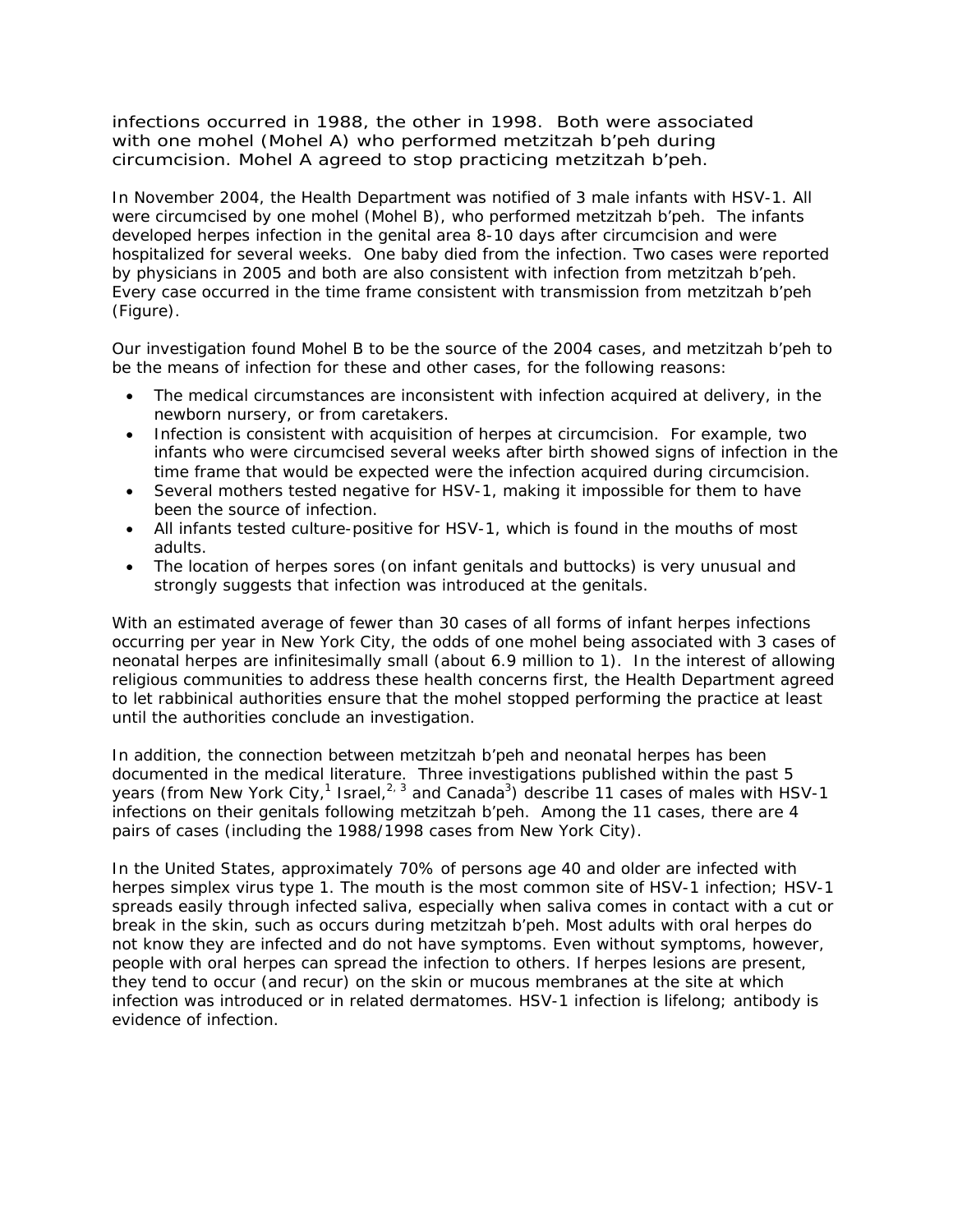### **Evaluation and management of an infant with suspected neonatal herpes infection**

Infants in the first 6-8 weeks of life suspected of having herpes infections should always be hospitalized and treated with intravenous acyclovir,  $1, 4, 5$  $1, 4, 5$  a lumbar puncture should be performed at admission, and the infant should be managed in consultation with a pediatric infectious disease specialist. Herpes infection of the skin/eye/mucous membranes may progress to disseminated disease or central nervous system (CNS) infection. Infants with disseminated or CNS infection are at significant risk for death or serious sequelae even with treatment.

For infants suspected of having herpes infection, cultures should always be done on skin vesicles if present. Other sites that may yield positive cultures and should be cultured include blood, nasopharynx, anorectum, conjunctivae, urine, and stool. Direct fluorescent antibody (DFA) staining, if available, may provide a rapid and specific diagnosis. The yield of culture and DFA from HSV skin vesicles is very good if specimens are properly collected. To collect a specimen from a vesicle, unroof or open the vesicle with a sterile needle or scalpel and vigorously rub or twist a sterile swab on the exposed base of the lesion. Use the swab to inoculate sterile viral transport medium and send immediately to the laboratory. Samples for DFA staining should be obtained in the same manner with the material from the lesion smeared onto a glass microscopic slide.

Cerebrospinal fluid (CSF) and blood specimens should be tested by polymerase chain reaction (PCR) for HSV-1 and herpes simplex virus type 2 (HSV-2). CSF cultures for HSV are usually negative in a patient with HSV encephalitis, so if a limited sample of CSF is available, PCR testing on the CSF should be done in preference to culture. Because of the passive transfer of maternal antibody, type-specific herpes serologic testing is not useful in making a herpes diagnosis in an infant unless maternal serologies are also done and are negative. Consult your institution's clinical laboratory director to identify a laboratory licensed to perform viral culture and polymerase chain reaction for HSV-1 and HSV-2.

## **Reporting neonatal herpes cases to the Health Department**

 $\overline{a}$ 

Up to 20% of neonatal herpes cases never develop skin lesions, so providers must maintain a high index of suspicion for herpes infection following circumcision which includes *metzitzah b'peh.*

Providers should suspect herpes infection in male infants presenting with vesicular or pustular lesions on the genitals, perineum, buttocks, or related dermatomes in the weeks after circumcision, or, in any infant with fever or other signs of systemic illness in the weeks following circumcision.

New York City Health Code section 11.03(b) requires providers to report 'unusual manifestations of disease. Providers should report all suspected cases of herpes occurring in the weeks following circumcision to the Health Department.

## **Call 212-788-4423 and ask for the 'neonatal herpes desk'**

<span id="page-2-0"></span><sup>&</sup>lt;sup>1</sup> In addition to antibiotics to cover other possible causes of bacterial sepsis in the newborn period.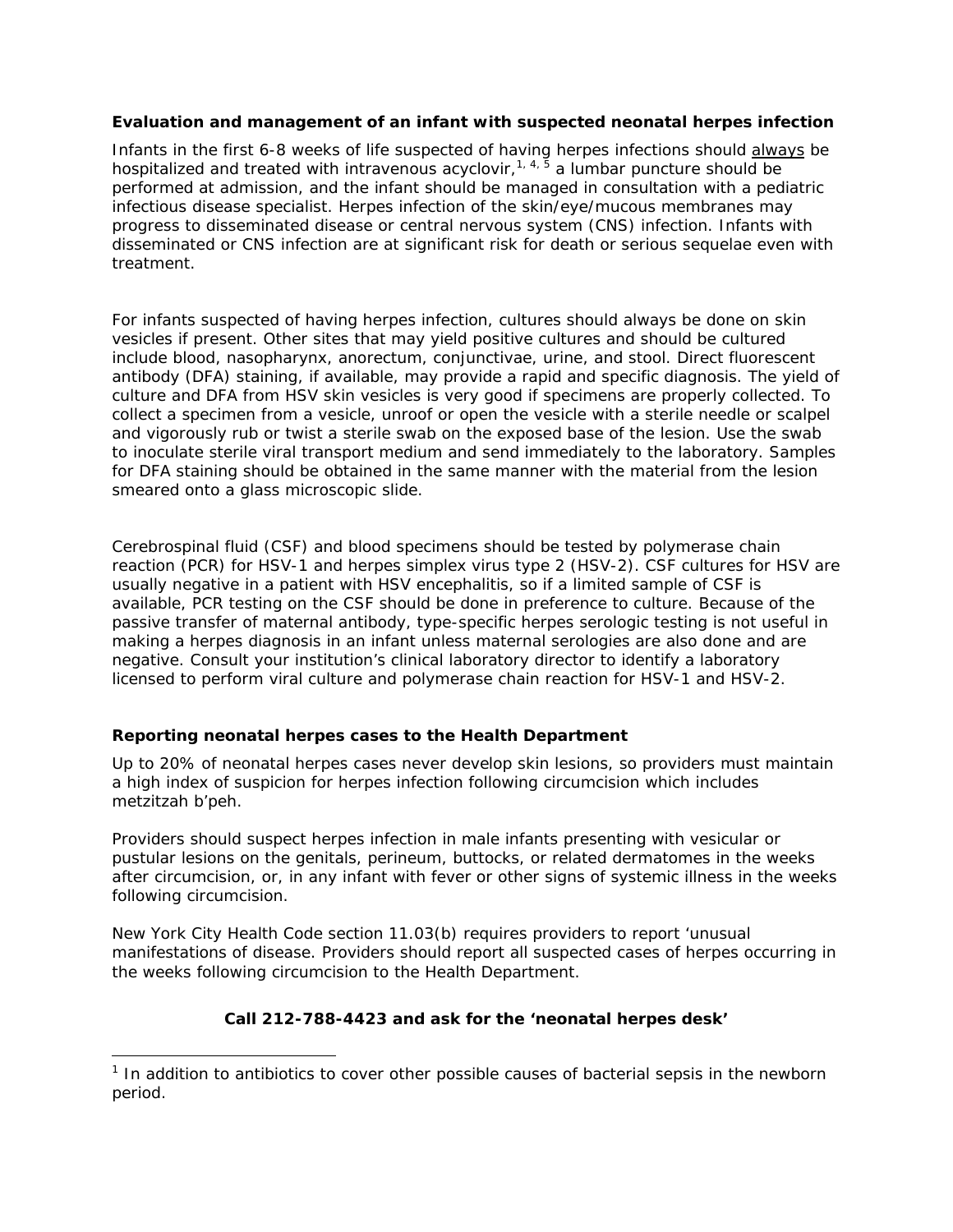## **After hours call the Poison Control Center at 1-800-222-1222**

### **Health Department Recommendations with Regard to** *Metzitzah B'peh*

The Health Department has issued an open letter to the Jewish community regarding the recent cases of neonatal herpes linked to metzitzah b'peh and the risk of HSV-1 transmission with metzitzah b'peh, (http://www.nyc.gov/html/doh/downloads/pdf/std/stdbris-commishletter.pdf ) and has developed a fact sheet to inform parents about this public health issue which will be available online (http://www.nyc.gov/html/doh/html/std/stdbris.shtml) and through 311 in English, Yiddish and Hebrew.

During *metzitzah b'peh* the mouth of the mohel comes into direct contact with the baby's circumcision cut, risking transmission of herpes simplex virus to the infant. While severe illness associated with this practice may be rare, because there is no proven way to reduce the risk of herpes infection posed by *metzitzah b'peh*, the Health Department advises against this practice*.*

Some parents whose infants had *metzitzah b'peh* say they did not know in advance that the mohel would perform it. The Health Department advises parents to ask the mohel **several days in advance** of the bris whether he performs *metzitzah b'peh.* This offers parents a chance to weigh the risks of *metzitzah b'peh* and choose another option if they wish. While some mohelim consider *metzitzah b'peh* the only acceptable way to draw blood away from the circumcision cut, others use different means. For example, a mohel may use a sterile glass tube or a glass tube attached to a rubber bulb to suction the blood away from the baby's cut. Other mohelim use a sponge or sterile gauze pad to wipe the blood away. Unlike *metzitzah b'peh,* there is no evidence that any of these practices cause herpes infection.

Sincerely,

**Susan Blank, MD, MPH Julia Schillinger, MD, MSc** Susan Blank, MD, MPH Julia Schillinger, MD, MSc Assistant Commissioner **Director of Surveillance, Epidemiology**, and Research

> Bureau of Sexually Transmitted Disease Control New York City Department of Health and Mental Hygiene 125 Worth Street New York, NY 10013

<sup>1</sup>Rubin LG, Lanzkowsky P. Cutaneous neonatal herpes simplex infection associated with ritual circumcision. Pediatric Infectious Diseases Journal**.** 2000. 19(3) 266-267.

<sup>2</sup>[Distel R,](http://www.ncbi.nlm.nih.gov/entrez/query.fcgi?db=pubmed&cmd=Search&term=%22Distel+R%22%5BAuthor%5D) [Hofer V](http://www.ncbi.nlm.nih.gov/entrez/query.fcgi?db=pubmed&cmd=Search&term=%22Hofer+V%22%5BAuthor%5D), [Bogger-Goren S](http://www.ncbi.nlm.nih.gov/entrez/query.fcgi?db=pubmed&cmd=Search&term=%22Bogger%2DGoren+S%22%5BAuthor%5D), [Shalit I,](http://www.ncbi.nlm.nih.gov/entrez/query.fcgi?db=pubmed&cmd=Search&term=%22Shalit+I%22%5BAuthor%5D) [Garty BZ](http://www.ncbi.nlm.nih.gov/entrez/query.fcgi?db=pubmed&cmd=Search&term=%22Garty+BZ%22%5BAuthor%5D). Primary genital herpes simplex infection associated with Jewish ritual circumcision. Israel Medical Association Journal. 2003 Dec;5(12):893-4

<sup>3</sup>[Gesundheit B](http://www.ncbi.nlm.nih.gov/entrez/query.fcgi?db=pubmed&cmd=Search&term=%22Gesundheit+B%22%5BAuthor%5D), [Grisaru-Soen G,](http://www.ncbi.nlm.nih.gov/entrez/query.fcgi?db=pubmed&cmd=Search&term=%22Grisaru%2DSoen+G%22%5BAuthor%5D) [Greenberg D](http://www.ncbi.nlm.nih.gov/entrez/query.fcgi?db=pubmed&cmd=Search&term=%22Greenberg+D%22%5BAuthor%5D), [Levtzion-Korach O,](http://www.ncbi.nlm.nih.gov/entrez/query.fcgi?db=pubmed&cmd=Search&term=%22Levtzion%2DKorach+O%22%5BAuthor%5D) [Malkin D](http://www.ncbi.nlm.nih.gov/entrez/query.fcgi?db=pubmed&cmd=Search&term=%22Malkin+D%22%5BAuthor%5D), [Petric M](http://www.ncbi.nlm.nih.gov/entrez/query.fcgi?db=pubmed&cmd=Search&term=%22Petric+M%22%5BAuthor%5D), [Koren G](http://www.ncbi.nlm.nih.gov/entrez/query.fcgi?db=pubmed&cmd=Search&term=%22Koren+G%22%5BAuthor%5D), Tendler [MD,](http://www.ncbi.nlm.nih.gov/entrez/query.fcgi?db=pubmed&cmd=Search&term=%22Tendler+MD%22%5BAuthor%5D) [Ben-Zeev B,](http://www.ncbi.nlm.nih.gov/entrez/query.fcgi?db=pubmed&cmd=Search&term=%22Ben%2DZeev+B%22%5BAuthor%5D) [Vardi A](http://www.ncbi.nlm.nih.gov/entrez/query.fcgi?db=pubmed&cmd=Search&term=%22Vardi+A%22%5BAuthor%5D), [Dagan R](http://www.ncbi.nlm.nih.gov/entrez/query.fcgi?db=pubmed&cmd=Search&term=%22Dagan+R%22%5BAuthor%5D), [Engelhard D](http://www.ncbi.nlm.nih.gov/entrez/query.fcgi?db=pubmed&cmd=Search&term=%22Engelhard+D%22%5BAuthor%5D). Neonatal genital herpes simplex virus type 1 infection after Jewish ritual circumcision: modern medicine and religious tradition. 2004. Pediatrics. 114(2):259-63